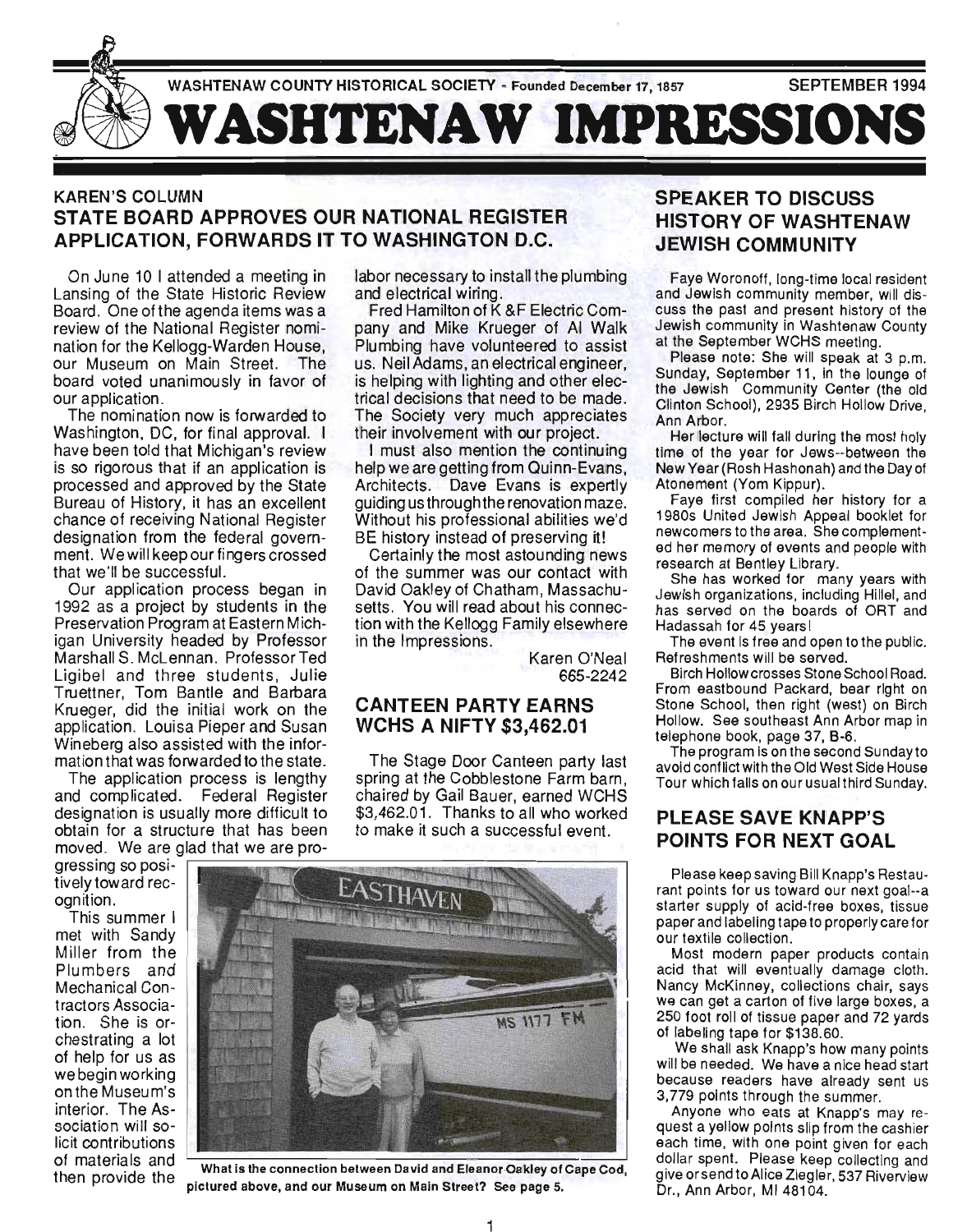# **COST \$2 MILLION IN 1926; NO EXPENSE SPARED ON DETROIT MANSION**

If the WCHS tour bus had been amphibious we could have visited the Fisher mansion in Detroit by water as Lawrence Fisher's wealthy friends used to do in their yachts in the "roaring twenties."

But, lacking pontoons, we came by land.

Lawrence Fisher, one of seven Fisher brothers, was later president of Cadillac Division of General Motors, our guide explained.

Earlier, the Fisherfamily had lived in Newark, Ohio, and had built horse-drawn carriages.

"They were invited to Detroit by Henry Ford of Ford Motor Company. The whole family- uncles, aunts, nephews, nieceS,--worked together and they were experts in the art of blacksmithing.

"As automobiles came along, the Fishers came up with the idea of a fully enclosed car body--'Body by Fisher' became a familiar advertising slogan

"When they sold out to General Motors in 1926, the Fisher family of 11 children, including seven brothers, was worth three and a half billion dollars. The Fishers, the Fords and the Dodges from Dodge Motor Car Company made it big because they happened to be in the right place at the right time.

"Of the seven Fisher brothers homes , Lawrence's home was most elaborate. He had five older brothers, he was second from youngest.

"The seven brothers all started building homes at the same time in the '20s, also the Fisher Building. Lawrence's home cost the most. It cost \$2 million dollars in 1926 when the average income per fam ily was only \$600 a year.

"Lawrence's house had the least number of bedrooms and it was built in the least amount of time, only 11 months.

"Lawrence went over to Europe with his chief architect, C. Howard Crane, who was also well known because he developed the Fox Theater in downtown Detroit, and got 200 expert craftsmen and raw materials .

"At anyone time there were more than 600 people working day and night on the mansion.

"The number of bedrooms is only three- -he planned not to have children . He wasn't married when he built it. The three bedrooms are one for himself, one for his wife-to-be and a guest bedroom.



Lawrence Fisher Mansion near Detroit River.

"The estate, about four acres, goes right down to the river front. It is known as Grayhaven Estate and the Grayhaven Condominiums have just been built on a portion of it.

"Fisher's guests could come up the Detroit River into the Grayhaven Canal, leave their boats there and come into the mansion. This was an entertainment home--parties went on for two weeks at a time, non-stop, day and night.

"The canal was manmade. It was dredged so Lawrence Fisher could bring his boats in. The whole building is built around the boating thing.

"He had three loves in his life. One was obviously boats, another was airplanes and the third was dogs."

"The building had three boat wells. The tourgoers were standing on what used to be one they had to close," the guide said.

Photos mounted on the walls showed Fisher with one of his airplanes, one of the largest planes of the time. "He was an exceptional pilot and he helped to instigate Detroit City Airport about six miles from his home. His hangar is still there with his initials on it."

He was pictured in his younger days with his mother, in his later days with his wife, Dolly Roach, and with his boat, the Sequoyah. The boat was 106 feet long and the boat well only 110 feet long. That boat well, which ran in under the house, was tiled with 11,000 square feet of tiles.

"Does the name 'Sequoyah' ring a bell? Just before World War II he lent it to the American government. The president used it. After the war finished the government wouldn't give it back.

"That made him so upsetthat he docked his tax return \$80,000 the following year. The government said you can't do that. The government had something that said it was a donation.

"In 1929, Fisher was worth \$500 million. All the brothers shared their wealth. Each dollar at that time was worth up to \$50 today. Lawrence Fisher went around the world five times. He came back and still had so much money he didn't know what to do with it."

"John and Mary , the son and daughter of Tom Fisher, still live in Grosse Pointe. She is a prominent lady raising money for charity. John Fisher visited us in 1987 and gave us an interview.

"He was very much pleased that we were keeping the house open to the public. It's part of Detroit and American history."

The tour of the house started in the main foyer which used to be the main entrance. The exterior is off-white stucco

# **NEW OWNER DIGS UP**  DOGS' **SILVER CASKETS**

Lawrence Fisher loved his two Great Dane dogs so much that when they died he buried them on the grounds in solid silver caskets.

When a new owner in the 1960s was having financial difficulties and found out about the caskets, he dug them up and sold them for \$20,000.

with terra cotta roof tiles. The style is described as Italian Renaissance. The interior is called "vintage Hollywood."

"U nfortunately, the style does not blend into Michigan weather. Condensation creeps behind the stucco in winter, it freezes and just peels open like an orange. Every year we have to carry out repairs.

"The Pewabic tile floor in the foyer was inlaid with gold. "The irony is it was all carpeted wall-to-wall with Persian rugs. Why? In fact, over 80 ounces of gold and 140 ounces of silver was used in the house."

"The Fishers lived here until 1960. Then they suddenly moved to California, because Detroit started to get a very bad reputation. The building was empty for five years and the City took possession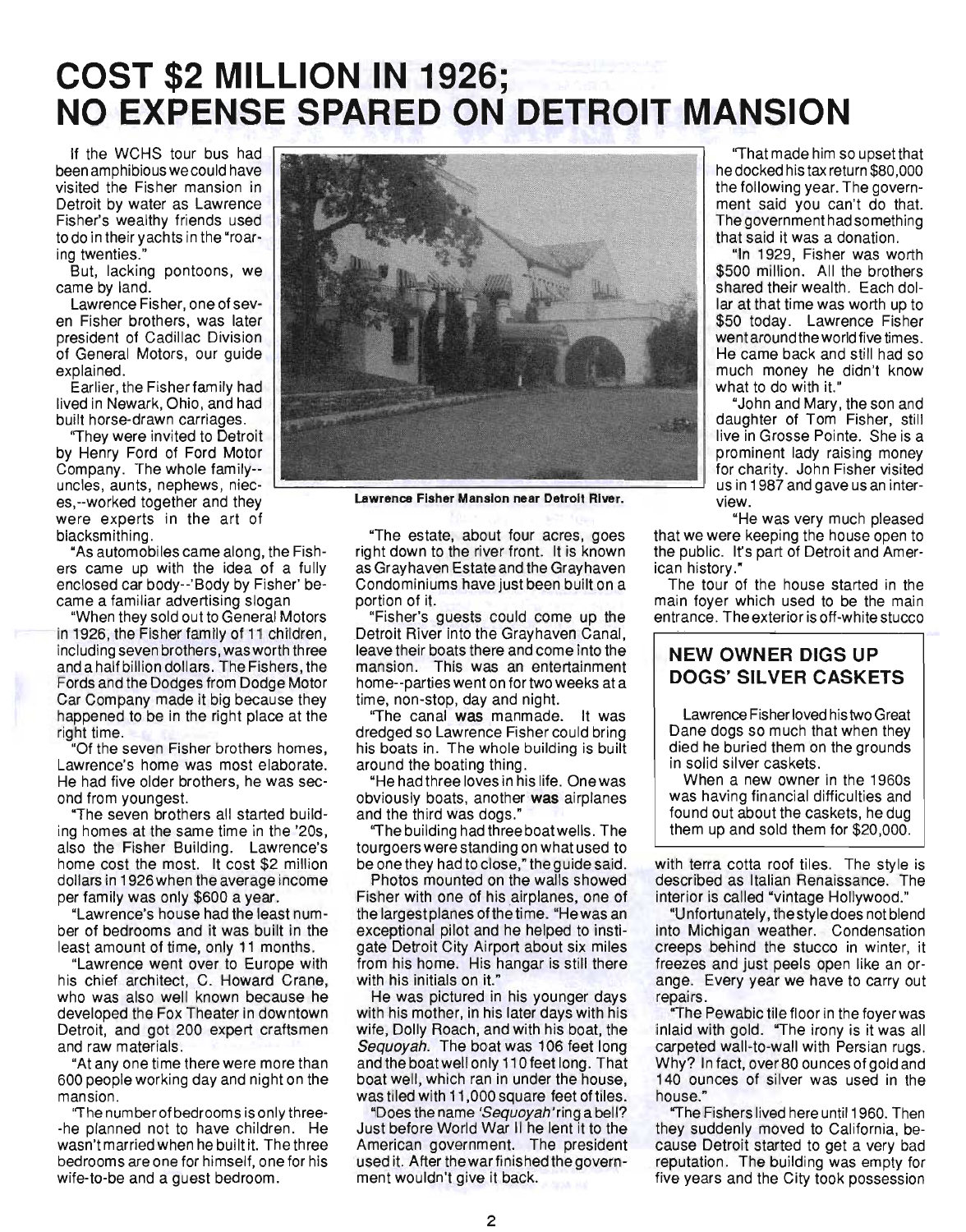of it for taxes.

TOF LAXUS.<br>"have known that they were sitting on a  $\alpha$  register matrice were sitting on a gold mine when you think that Mr. Fisher<br>spent \$2 million in the 1920s and that would beworth morethan \$1 00 million at today's value.

today's value.<br>"But they couldn't find anyone. In desperation they sold it to a gentleman for only \$80,000 in 1966. He was selling sophisticated alarm systems to the Amerpriisticated alamisystems to the Amer-<br>ee seus tement and he thought if he had ican government and he thought if he had the mansion he could display his products and still live there. "But hewent bankrupt".<br>Dit harvest bankrupt in 1975. Elisabeth

Reuther Dickmeyer, daughter of United Reuther Dickmeyer, daughter of United Automobile Workers President Walter Reuther, and Alfred Bush Ford, a greatgrandson of Henry Ford, bought it jointly<br>for \$300,000. pouu,uuu.<br>sesired by the teachings of His Divine

Grace A.C. Bhaktivedanta Swami race A.U. Dilaktive dalita owallil rapnupada mey donaled it to mm. it is now the Bhaktivedanta Cultural Center. The church is called the International Society of Krishna Consciousness. The Swami only Missilla Consciousness. The wami only lived in the house three mg duse he was diways traveling.<br>a the main fouer you see the central

Art Deco fountain and a face of Neptune Art Deco fountain and a face of Neptune of solid silver. You can see a spout on Neptune's mouth. There used to be a table nearby filled with champagne glasses. You picked up a glass, went to the spout and got a glass of champagne. You could then carry it down the corridor<br>to the party.

"Parties went on two weeks at a time, non-stop, weiter die two weeks at a unternon-stop, day and night. Butwhen guests got tired they couldn't stay in the mansion. They had to leave and come back because there were only three bedrooms."

He pointed out door hinges of solid brass with lion heads upstairs and English knight figures downstairs. "I don't think houses like this are built anymore because we just don't have the money. This and Meadowbrook Hall are known<br>for the class of workmanship." ITHE CIRSS OF WOLKHRISHIP.<br>The entertainment to almhan upstairs.

Nobody was allowed upstairs except by Nobody was allowed upstairs except by special invitation." Gial Invitation.<br>Secolated out gold and silver touches

on the chandelier and the Pewabic tile on the chandelier and the Pewabic tile. floor of the upstairs foyer. A hand-carved Spanish oak ceiling is a duplicate of one found in Spain. "Spanish oak is difficult timber to work with." Her to work with.<br>sessisted out Venetian stained glass,

re pointed out venetian stamed grass, gold chandeliers, paintings of the Swiss<br>Alps. ).<br>. Fisher's formal library there were

only three bookshelves. He ordered books only three bookshelves. He ordered books for his library by the color of binding, not content. They had to be bound in leather and finished off in either cream, red or gold to match his Spanish leather, hand-

tooled, gold embossed wallpaper.<br>"The floors are two-and-a-halffeet thick.



**CHAMPAGNE FOUNTAIN** 

No nails were used, pegs and butterfly buttresses were used instead. It doesn't squeak." squeak."<br>He pointed out an Italian marble fire-

place with hand-carved figures--lion claws ace with hand-carved lightes-hon claws sandstone.<br>Sedete en From a window , a fenced area and

outbuilding could be seen. The fenced outbuilding could be seen. The fenced area housed the swimming pool and the building, changing rooms and showers.

"In Mr. Fisher's time there was a fully enclosed swimming pool by the conservatory so a pool could be used summer or winter, but when the building was empty, vandals got in and smashed it up.

'Mr. Fisher had two Great Dane dogs. One day a door was left ajar by mistake. The dogs went through the door and tunnel to the pool and took a swim. Unfortunately, one of the dogs drowned<br>from sheer exhaustion. "Mr. Fisher was so distraught that he was so distraught that he

had the pool drained so distraught that he had the pool drained so no one could use it. He had the dog buried on the premises in one of two solid silver caskets he ordered. He used the second when the other dog died. er dog died.<br>Previously, Mr. Fisher had had a poo

dle. One day near the guard house, the dle. One day near the guard house, the doors were left open. The poodle went out in the neighborhood. Mr. Fisher went out personally looking for it and offered \$5,000 reward to anyone who could locate the dog. His dogs were his children.

"Mr. Fisher wanted his famous friends to live nearby. One of them who did was Gar Wood, the famous boat builder and<br>racer. "We have a famous pair of hand-carved

doors. One side of them is oak to match doors. One side of them is oak to match the floor in the room, the other side is walnut to match the parquet floor in the music room."

Among the designs carved in the doors are Medea, mistress of Zeus, riding asea are Medea, mistress of Zeus, riding a sea monster and grapes and other fruit. The doors are estimated to be worth more than half a million dollars.

"We've never polished the floors in 19 years. Before, it was always carpeted . The ceiling is Japanese Empire style with Oriental ladies dancing and halfmoon crescents. Japanese tourists tell us that such work is rare and found only. s triat Such work is rare. in Japanese churches.<br>"Above the gold chandeliers are grat-

ADOVE THE GOID CHANDENERS ARE GRAP gs for an early type of air conditioning.<br>William a switch waterwill be pumped By flicking a switch water will be pumped<br>up from the canal behind the house into the attic. It was allowed to trickle down with air blowing behind it, creating a illi all Diu<br>........ "We don't use it for two reasons: one,

we don't use it for two reasons, one, forced concrete, 26 inches thick. Itstays remarkably cool inside and two, pumps such value up fish and there is a fish update. lingering in the building for up to two lingering in the building for up to two<br>weeks after using it.

#### **PROHIBITION NO PROBLEM**

Prohibition didn't cramp Lawrence Fisher's entertainment style. Fisher's entertainment style.

A fountain spouted champagne at the turn of a faucet and a likeness of Bacchus, the god of wine, looked down on quests at his parties which sometimes lasted two-weeks, night<br>and day, non-stop. "Way, NON-SLOP.<br>"Where did he get it?" We happen

to write the manufacture of the fastest boat on to know he had the fastest boat on the river, the quide said, "and he took it across the river to Canada."

A tunnel under the mansion that he used was so well hidden it was only found three years ago. "We found wine racks still standing when we<br>broke into it."

"In summer we are fine but, in winter If it summer we are line out, in winter we have problems because our heating. bill soars to \$40 an hour. The heat is just<br>absorbed. "The furnace was up on the roof. The

house was up on the roof. The house has steam heat. The heat comes out of duct work through the ceiling. The 70 year old iron pipes now have corro-<br>sion. l.<br>Me ere trying to get it fixed but we

have a major problem on our hands. We have a major problem on our hands. We can't get access to it. They didn't foresee this occurring and didn't leave any main-<br>tenance plans. "We can't, obviously,come up from the

**floor because we can't replace the thick** floor because we can't replace the thick floor again. If we come in from the ceiling, we don't want to cut anything or damage it. We might use the original air conditioning unit hooked up to a pump.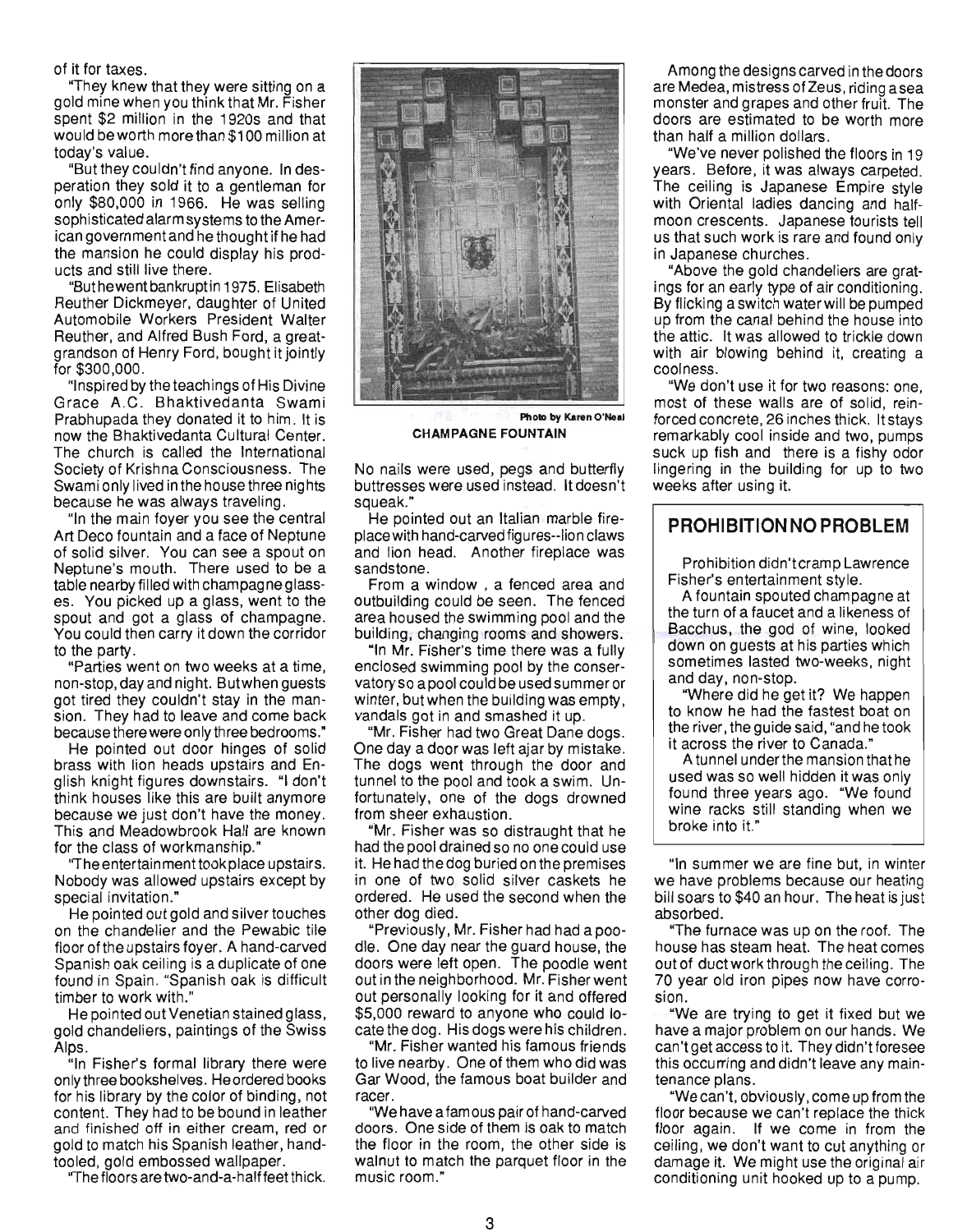"All the chandeliers are original Tiffanys. We don't put high wattage bulbs in because it is the original wiring andwe don't want to overload the system.

"In the 1920s the style was that the husband would have his bedroom at one end of the corridor and his wife hers at the opposite end. Meadowbrook Hall has the same set-up, also the Henry Ford estate.

"Mr. Fisher's bed is on an elevated platform opposite the fireplace. Sandstone with a marble inset surrounds the fireplace. The ceiling is a duplicate of one in King Louis XIV's castle in France. It is gold-finished and believed to be leather.

"Mr. Fisher's bedroom floor is Indian rosewood--very rare, very expensive. His room is above the 11 O-foot boat well. He was known to get up every morning and go to the balcony and have a look at his boat before he would do anything else.

"The bedroom drapes are representations of the originals. We were able to accomplish that because the original draper used to live in Grosse Pointe and his son would accompany him when he was working on this mansion. He kindly donated his services to us.

"Mr. Fisher's cobalt blue bathroom is to the left. The floor is inlaid with gold trim, the walls with silver. It's bigger than my living room. It has Tiffany light fixtures, a multi-head shower, the first form of shower, and a stainless steel door. It has steam heating under the window ledges and electric heating behind the wall plate.

"The wash basin is set in marble. The taps are different. The originals were solid brass, very ornate. The previous owner took them out and sold them because hewas having financial problems."

The guest bedroom has been made into a mini-conference room. It has its own smaller bathroom in black tile with gold finish.

"Who has stayed in this building? If you are one of the richest men in America, who would stay? President Eisenhower, Liberace, Randolph Hearst, Arthur Godfrey, Elvis Presley, Jean Harlow and his many other girl friends .

"Combined with all that he had a very frequent visitor who stayed every Wednesday--his mother. She didn't want a mansion built for her--she had seven sons and there were seven days of the week. Poor Lawrence had to be on his best behavior.

"Why did the Fishers sell out to General Motors and not to Henry Ford? I heard something a couple of months ago which made a little sense.

"After Ford invited the Fishers to Detroit, he had his doubts about the sheet metal work finish on cars--he thought it was just a passing phase and cars would revert back to a wooden framework.



**FIREPLACE IN LIBRARY** 

"When Mr. Fisher found out about this, he sold the company to General Motors and got \$2.5 billion for the company and split the wealth up, thereby also getting a job--president of Cadillac Motors.

"He chose the colorofthe first Cadillac- -cobalt blue, the same color as his bathroom. But then he went up north and started buying timber just in case sheet metal didn't work out. He was so sharp, so shrewd.

"The gentleman who laid the flooring in the music room was having financial problems. Lawrence found out about it. He approached the bank that owned the workman's building and paid the mortgage in full in cash.

"The workman approached him and asked why he paid his mortgage. Rather than em barrass him , Lawrence said' I did it because I loved your workmanship.'

#### **OF FISHER'S 'LOVES' WIFE RANKS NINTH**

"Lawrence Fisher had three loves in his life," the guide said,"--boats, airplanes and dogs. His wife didn't come fourth, however. She came ninth. We'll see why in her bedroom."

"Everything is finished in gold with beautiful hearts coming down from the ceiling on the walls . On each one we've got these cameos. If you look close they are not the same. They are portraits of different ladies. Who are these ladies?

"Let me introduce you to Jean Harlow, the first portrait. Don't ask me who the others are, I don't know. But each time a girl friend left him there would be a portrait put up, reminding him of her."

That was another side of him.

"Downstairs, the gift shop is in what used to be the games room. There were two bowling alleys. The Fishers weren't using the alleys and the servants put a lot of glass and mirrors behind a lane.

"You know what happens when you are down there--you pick up a ball and just roll it. Mr. Fisher did that one day and all the glass broke. The servants were fired on the spot. That was a second side of him.

""He married Dolly Roach, his wife to be, in 1957 at the age of 63. He had wanted to marry movie star Jean Harlow but she died at a very young age and he had many associations along the line.

"He met Dolly Roach when he was in downtown Detroit buying lingerie for one of his many girl friends. He wanted to marry her but there was a problem--Dolly was Lutheran and the Fishers were Catholic.

"His mother objected, but Lawrence Fisher, being stubborn, said, "'II marry her after you've departed,' not realizing that his mother would live to be over 90.

"They married in 1957. The marriage only lasted four years. Most of her married life, Dolly spent in her own living room next doorto her bedroom, the reason being she had suffered a stroke previous to the marriage.

"Mr. Fisher died suddenly in 1961 in California from a heart attack. His wife followed in a space of only six months.

"He had written eight wills in his life--one for his art work and the other seven were made to his nephews and nieces because he had no children. Each time one of them upset him he would cross their name out.

"By the time he died many names were crossed out but the law of the state said they were next of kin so they should get equal shares of his estate. That's what happened but they really didn't need it because they were all millionaires in their own right.

"The wife's bedroom overlooks the front of the building, Lawrence's the rear. Allthe windows in the wife's room are clear. We don't know why because elsewhere in the building they are leaded or stained glass.

"The wall paper is canvas, hand painted by William Wright, a very prestigious interior designer of the time.

"Mrs. Fisher's bathroom, much smaller than the others, has hand painted Italian tile with flowers and butterflies. Cylindrical glass pillars capped with steel hold up the wash basin.

"The wife's living room has nice soothing colors. You can hear a pin drop in this room. This room is also known for the carvings and beautiful moldings."

One large room has a ceiling duplicating daylight, even at night. "In his time there were projectors installed whereby you could have sunrise, sunset, moon rise, moonset or twinkling light for a starlight effect."

"Also, behind leaded windows we have a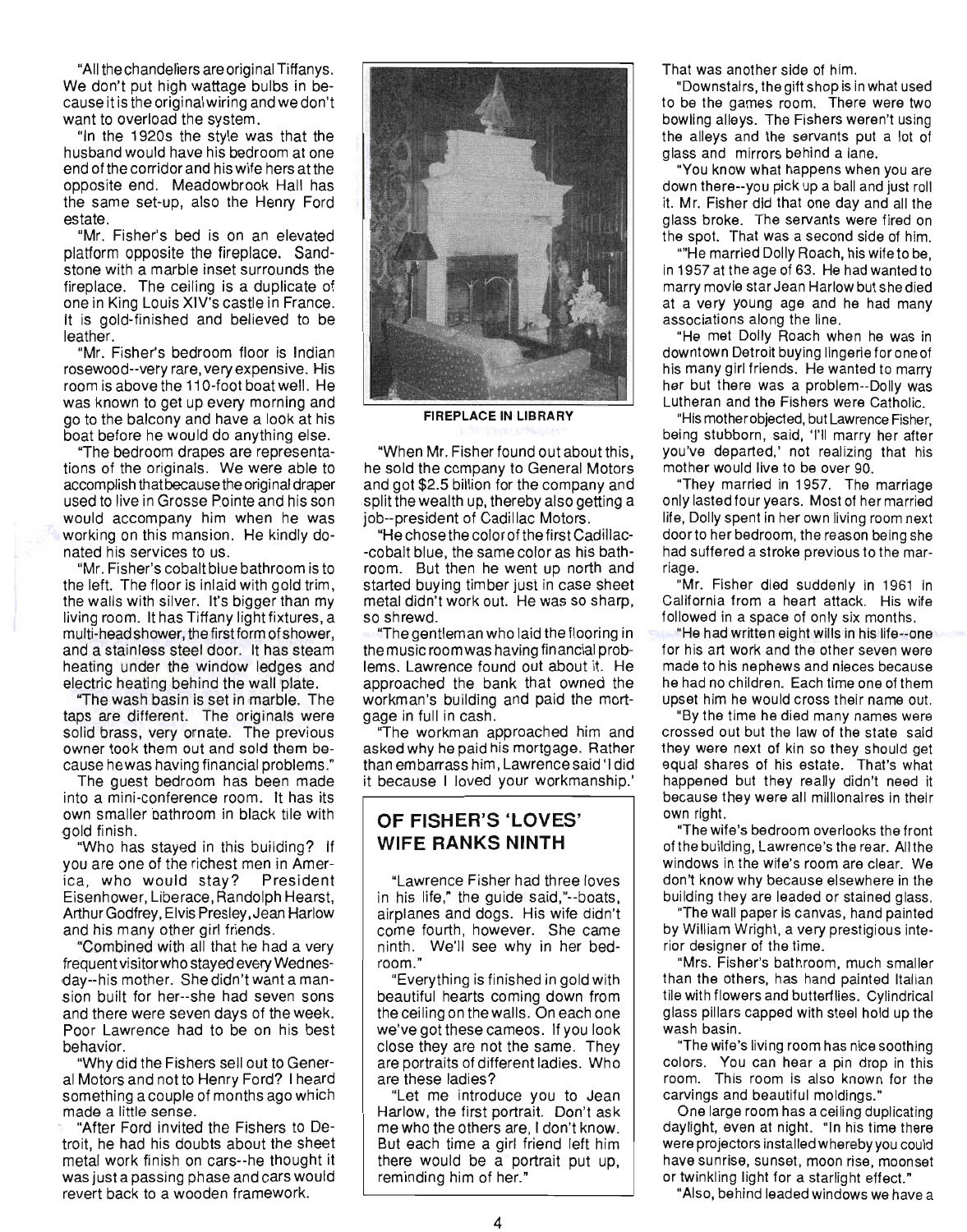sunroof where Mr. Fisher would spend leisure hours, sitting in a deck chair. He would ask his boat captain to take out the Sequoyah which was in the boat well, not realizing the captain was petrified each time he had to take it out.

"He would have to maneuver the 106 foot boat out of the 110 foot boat well, take it down into the Detroit River, turn it around and bring it back in and dock it. With only four feet to play with it was very difficult.

"We don't use any of the rooms except for the great hall and conferences and we have weddings and receptions--there is a wedding outside today but they can come inside. We have a prayer room. Most rooms are not used because we want to try to maintain them.

Someone asked what was behind some curtains. The guide said, "Deities, like statues, that we worship. Services start at 4 a.m. and go until 9 p.m."

"Two people live on the premises--that's for two functions. One is security in addition to alarm systems and secondly, because they are the head priests and have to be up by 3 a.m. to be refreshed and ready to start services at 4 a.m.

"We also have 12 homes on Lenox, the adjoining street, where some congregaation members at the members of the members of the members of the members of the members of the members of the tion members stay.<br>"Besides this church there are four other

churches in metropolitan Detroit. The community of this religion is over 15,000 peopunny<br>...

ple."<br>Tourgoers then entered Lawrence Fisher's original dining room for a gourmet vegetarian luncheon featuring lasagna, served amid antique serpentine rosewood pillars, Venetian silk curtains and French walnut paneling above polished marble alliul parleiling above polished fliatule

After lunch tourgoers could visit the gift After lunch tourgoers could visit the gift<br>shop or walk around the formal gardens and fountains before boarding the bus.

The bus took 'a swing through Indian Village and down Woodward and Presi-Village and down Woodward and Presi-<br>dent Patricia Austin and Karen O'Neal pointed out some landmarks.

Among them were the French chateau style Hecker-Smiley house designed by the Fox theater architect and long time. the Fox theater architect and long time<br>home of the Smiley Piano; the house which now houses the Whitney Restaurant; the ow nouses the winney restaurant, the ny; and Ferry Avenue.

ny; and Ferry Avenue.<br>Ferry Avenue was named for the man Felly Avellue was halled to the mail O'Neal noted. Apparently the seed gar-O'Neal noted. Apparently the seed gar-<br>dens were at the end of Ferry, about where ens were arrive end on Ferry, about where<br>is incinerator is now. Ferry platted the area in the later Victorian era and many ida ili tild latdi. Victoriali dia allu filally<br>dustrialists built homes there. Many are and restored, she said.

 $\alpha$  restored, stile sald.<br>Apparently what put Ferry on the map Apparently wildt put Ferry on the map as the fact that Ferry manded small with a pretty picture on them. Apparently with a pretty picture on them. Apparently no one had thought of that before. Previously you had to buy bulk seed.

# **OUR KELLOGG FAMILY HAS CAPE COD, MAYFLOWER CONNECTIONS**

Because a Cape Cod resident wanted a place to store his sailboat WCHS has learned a lot more about the Kellogg family who once owned and probably built most of our museum house in the 1830s.

David Oakley of Chatham, Massachusetts, wrote lastspring to Jonathan Bulkley of Ann Arborwho owns asummer house in Chatham, asking if he might rent space in the Bulkley's garage on Cape Cod.

He ended his letter, "P.S. I am working on a family genealogy and recently learned I had ancestors in Ann Arbor in the early 1800s."

Mr. Bulkley sent regrets that they had no extra space but noted the Washtenaw County Historical Society might be inter-County Historical Society might be inter-<br>ested in knowing about his ancestors. Mr. Oakley replied, mentioning his greatgreat grandfather, Charles Kellogg (whom we know lived in our museum house).

The Bulkleys shared the letter with their Ann Arbor neighbors, Karen and Joe O'Neal who, of course, have been deeply involved with the Museum on Main Street project.

Karen wrote Mr. Oakley about our museum project and passed his name on to a delighted Susan Wineberg, WCHS Vice-president, who did the original rece-president, who did the Unginal reoarom.<br>Imily

family.<br>She researched all she could find locally about these Kelloggs and included it in her article, "Wall Street Journey," which appeared in the Ann Arbor Observer in September 1990, a few months after WCHS had moved the house from 1015 Wall Street to 500 North Main.

There were blanks and she had to surmise some things. She sought more information from sources in New York state from whence the Kelloggs had come but received back "only smatterings."

Unexpectedly learning of David Oakley was an exciting breakthrough in her search. Now she can verify her surmises and fill in some blanks from his information. She has also been able to send him some things she has found locally, such as advertisements of their businesses.

Three of Charles Kellogg's sons--Dwight, Dan W. and Dor (or Dorr) were millers and merchants and active in the development of Lower Town, Ann Arbor, in the later 1830s, Susan had found.

The museum house apparently was built in four sections, Architect Gary Cooper told Susan. She thinks Dan Kellogg probably built at least some of it.

Dan bought five lots including 1015 Wall Street in 1837. The next year he resold them to Ethan A. Warden, his business partner arid husband of his sister, Abigail Ann.

By 1839, Warden sold two lots, including 1015, to his father-in-law, Charles Kellogg. Back in New York, Charles had been ajudge in county courts, a member of the New York legislature and a representative in Congress. He came to Michigan in his sixties and set up a hardware store on Broadway at Wall.

Judge Kellogg died May 11 , 1842 of pleurisy at age 68 in Ann Arbor. Dan's wife, Esther Almira, also died the same year. The judge's widow, Mary Ann, died in 1844 in Ann Arbor.

Mr. Oakley tells us that the Judge's wife, Mary Ann Otis, is descended, seven generations back, from John Alden and Priscilla Mullins who came to America on the Mayflower.

A copy of an article from the New England Historical and Genealogical Register, July 1858, sent by Mr. Oakley, tells of a family meeting of the descendants of Charles Kellogg at Kelloggsville, New York in 1857 when all eleven children were living and present. It was only the second time that all eleven had been together. The previous meeting was in 1836 when both parents were living.

In a list of the children at the 1857 meeting only Dor is identified as of Ann Arbor. Susan previously found Dor residing at 510 Lawrence in Ann Arbor from 1866 to 1884 with his sister, Abigail Ann , widow of Ethan Warden.

Dor died March 28, 1884, at Battle Creek and was buried at Ann Arbor. , Susan found.

There is evidence that three more of his sisters spent some time in Ann Arbor. Electa Semanthy Kellogg married William A. Abel December 8, 1842 in Ann Arbor. However, he died September 17, 1843, less than a year after their marriage. She died September 20, 1872 and is buried in Fairview Cemetery.

Dorliska Kellogg married Dr. Cyrus Backus December 19, 1839, in Ann Arbor. She died in Ann Arbor February 1, 070. She ultrum and huried in Fairview.<br>070. She is not buried in Fairview. oru. Um

rances Louisa Kollogg, the youngest. daughter, married Seth T. Otis (Jr.) in daughter, married Seth T. Otis (Jr.) in<br>Troy, New York. After living in Chicago, serving as consul-general in Switzerland and engaging in farming and business in New York State he retired to a "12 acre country place" just outside the west city limits of Ann Arbor in 1869. He died January 23, 1882. His wife survived eleven years, dying in 1893 at the home of her eldest son in Chicago.

David Oakley is the adopted son of James Dauchy Oakley. James is the grandson of John Quincy Kellogg, youngest son of The Hon. Charles Kellogg.